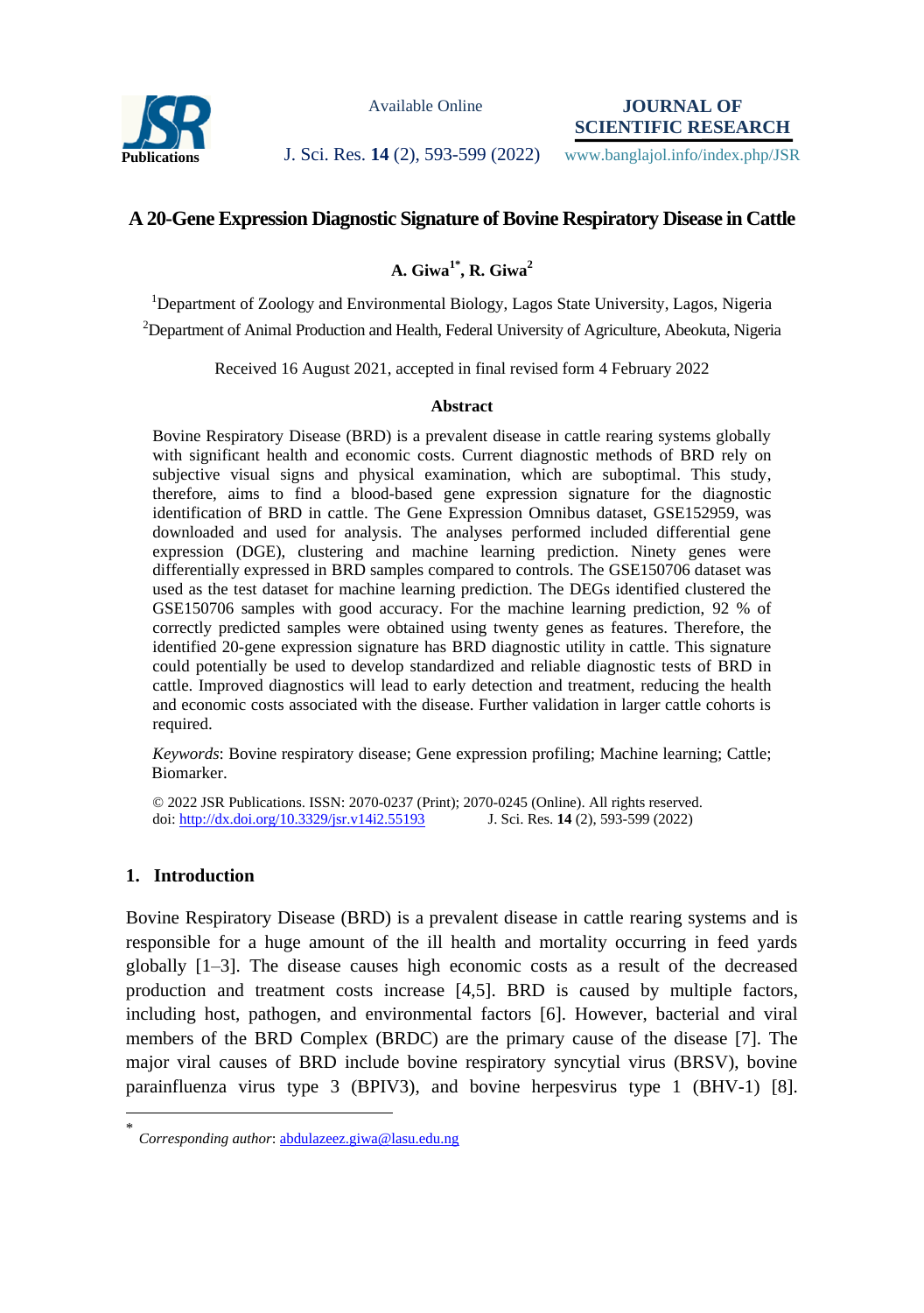Investigating the underlying biology of the disease in cattle is crucial to reducing the significant health and economic costs associated with the disease.

Performing gene expression profiling to characterize cattle biology and disease is well-established [9–12]. RNA sequencing (RNA-Seq) is the current technology for measuring and quantifying gene expression. This is because it enables a more comprehensive mapping and transcriptome quantification method to identify genes differentially expressed between multiple conditions [13,14]. Transcriptome characterization by RNA-Seq is important for identifying biomarkers [15]. Gene expression profiling of bovine blood and bronchial lymph node tissues has been done to characterize gene expression changes due to BRD [7,16–19]. These reports have increased our understanding of the transcriptomic changes associated with BRD. However, current diagnostic methods of BRD in cattle are still suboptimal.

Common general clinical signs produce change in feed intake, body temperature increase, nasal discharge, decreased milk production, cough, and increased respiratory rate [20]. Diagnosis of BRD is by physical examination of the animal for visual signs of sickness [20,21]. This is a subjective method dependent on the accuracy of the evaluation done by the individual attempting the diagnosis. Indeed, many cases at the subclinical level are not detected until the animals are slaughtered [22]. Improved diagnostic methods would allow for the early detection of the disease, which would improve treatment outcomes. Therefore, the search for better methods of diagnosis of BRD is necessary. This study, therefore, aims to find a blood-based gene expression signature for the diagnostic identification of BRD in cattle.

### **2. Materials and Methods**

#### **2.1.** *Dataset*

The GSE152959 [7] BRD dataset was downloaded from the Gene Expression Omnibus (GEO) [23]. This dataset is a gene expression dataset derived from the whole blood of cattle challenged with BRSV and control cattle. This dataset is comprised of eighteen (18) samples, including twelve (12) BRD (BRSV challenged) samples and six (6) control samples. The gene expression values were in raw counts format.

### **2.2.** *Differential gene expression analysis*

Low expressed count values were removed using the filterByExpr function in the edgeR package in R [24]. Differential gene expression (DGE) analysis was then performed between the BRD and control groups with the DESEq2 R package [25]. An adjusted *p*value  $< 0.05$  and a 1.5 fold change threshold were set in the DGE analysis to identify differentially expressed genes. Thereafter, a heatmap of the genes differentially expressed was plotted with the pheatmap package in R. The corresponding gene symbols of the Ensembl IDs were obtained using the biomaRt R package [26,27].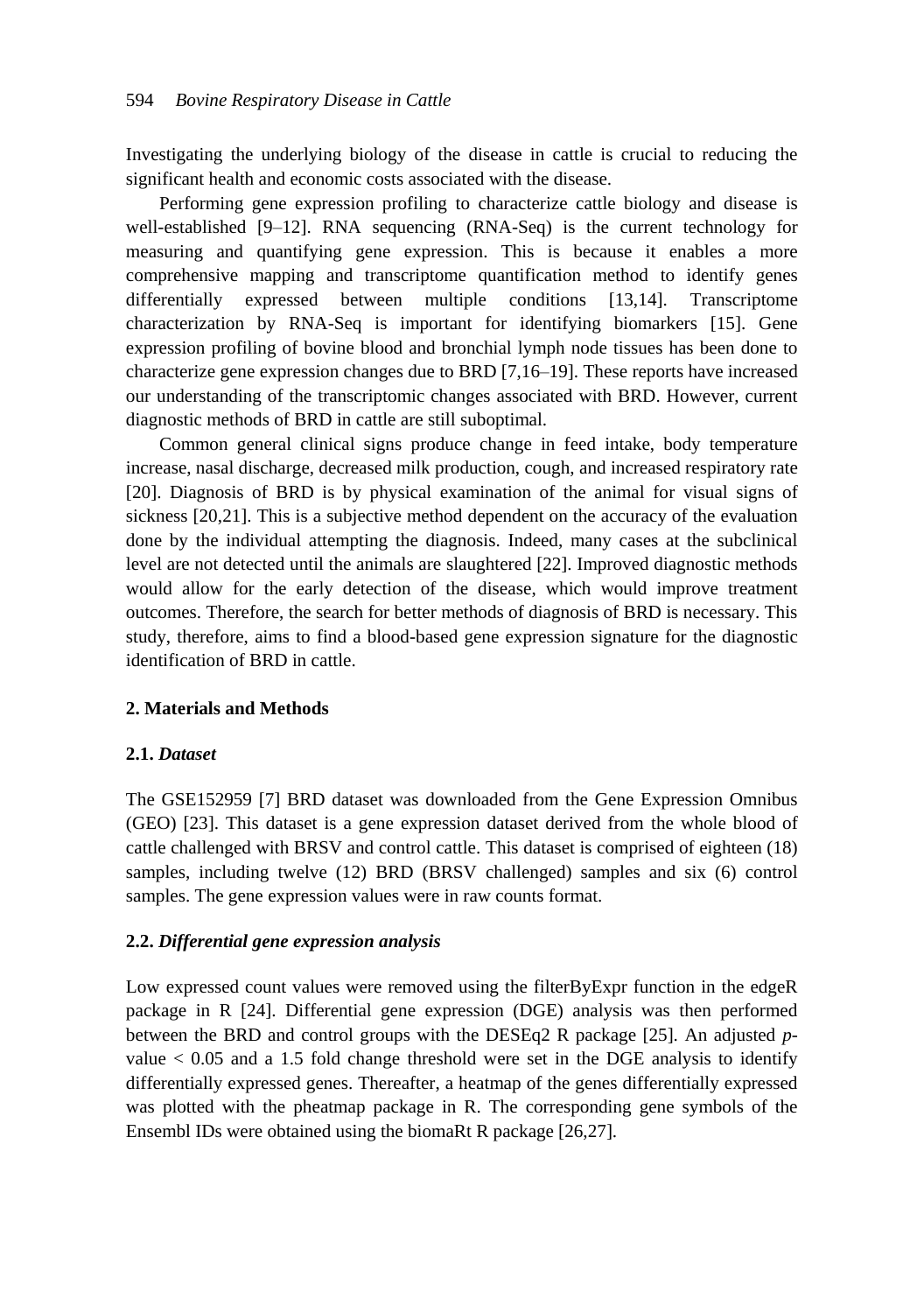#### **2.3.** *Machine learning*

The differentially expressed genes were assessed for their use as biomarkers of BRD in cattle. The GSE152959 dataset was used as the training set, while the GSE150706 [19] dataset was used as the testing set. The GSE150706 dataset is a gene expression dataset derived from the blood of 24 samples at three different stages; Entry (at arrival in feedlot), Pulled (with identified sickness), and Close-out (At recovery, healthy animal). These three stages represented subclinical, clinical, and healthy states, respectively [19]. All samples were used as the testing set for machine learning prediction. The close-out stage was the healthy state, while the entry and pulled stages were the diseased stages.

Firstly, the DEGs identified in the DGE analysis were used to cluster the GSE150706 samples to assess their possible use for machine learning classification tasks. The machine learning feature selection technique was then performed. Log2 transformed counts values were used for constructing the training and test set. Thereafter, we performed recursive feature elimination (RFE) to obtain the features with better classification performance. For the RFE, a linear support vector machine (SVM) algorithm was used for building a model, which was assessed with repeated stratified 5-fold cross-validation to find the best features and parameters for classification. The differentially expressed genes obtained from RFE were used to build an SVM model. LibSVM [28] was used to create the SVM model using the polynomial kernel and a cost value of 2. A built-in LibSVM python script was used to scale the training and test sets' feature values. Thereafter, the 72 samples of the GSE150706 dataset were used to test the SVM model. The metrics for evaluating the model were accuracy, f1-score, recall, and precision.

### **3. Results and Discussion**

The filtration step of the DGE analysis removed 11717 genes with low expression and kept 12879 genes for further analysis. The DGE analysis identified 90 differentially expressed genes (DEGs) between the two comparison groups. Among these 90 DEGs, 68 were upregulated while 22 were downregulated. This result demonstrates a strong host transcriptional response reflected in the blood tissue of cattle with BRD. Similar results were reported by Scott *et al.* [18], who also noted transcriptional differences between cattle that developed BRD and those that did not develop BRD (healthy) within the same herd.

The DEGs accurately clustered the samples into their respective groups (Fig 1A), differentiating diseased samples from controls. Clustering the GSE150706 samples using the DEGs identified demonstrated that the DEGs could potentially be used for machine learning classification (Fig. 1B). The entry and pulled samples generally clustered together and were separated from the close-out samples (Fig. 1B). These results demonstrated the classification ability of the DEGs as shown in the clustering results of the GSE150706 test dataset, where the entry (subclinical) and pulled (clinical) samples were generally clustered together. This is consistent and in line with the fact that the Entry and Pulled stages are BRD stages but different disease time points [19].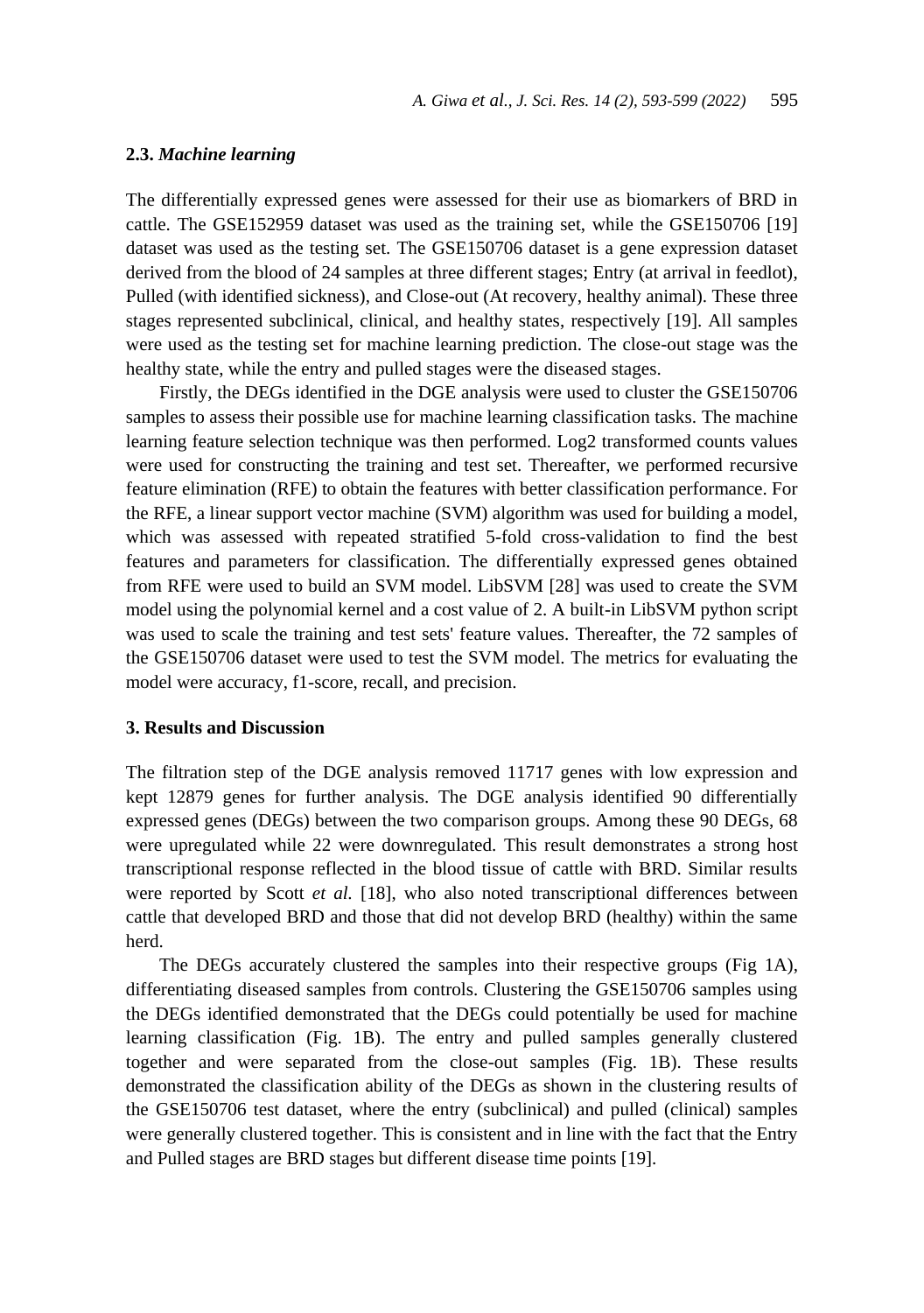Twenty genes were selected from the 90 DEGs to be the best features for classification from the RFE performed (Table 1). These 20 genes were used in constructing the machine learning training and test sets (Table 1). The repeated stratified 5-fold cross-validation resulted in an accuracy of 100%. Assessment of the SVM model with the GSE150706 test set resulted in an accuracy of 92% (66/72) of correctly predicted samples (Table 2). Four healthy state samples and two diseased samples were misclassified. The high accuracy results from the SVM model (Table 2) built on the 20 DEGs demonstrate that they could be used as diagnostic indicators of BRD in cattle. This 20-gene expression signature, therefore, has BRD diagnostic utility. Many of these genes are associated with inflammatory response and immune regulation [29–38]. Activation of the immune response is crucial to resolving the disease.

Improvement in diagnosis of BRD will lead to early detection, eliminate nondetection of subclinical cases, early treatment, ultimately reducing the significant morbidity, mortality, and economic costs associated with the disease. However, further validation in larger cattle cohorts is required.

| Ensembl ID          | Gene symbol                      | log2FC     | <i>p</i> -adj | Status |
|---------------------|----------------------------------|------------|---------------|--------|
| ENSBTAG00000014113  | CCL <sub>8</sub>                 | 4.54692    | 9.57953e-11   | Up     |
| ENSBTAG00000015596  | SLCO <sub>2</sub> B <sub>1</sub> | 4.49062    | 1.0740e-06    | Up     |
| ENSBTAG00000003152  | IFI27                            | 3.99460    | 2.10357e-05   | Up     |
| ENSBTAG00000013167  | SIGLEC1                          | 3.74138    | 3.27498e-11   | Up     |
| ENSBTAG00000001826  | SASH1                            | 2.84225    | 2.24283e-07   | Up     |
| ENSBTAG00000014529  | GBP4                             | 2.64954    | 5.32350e-15   | Up     |
| ENSBTAG00000011467  | BATF <sub>2</sub>                | 2.55206    | 2.24283e-07   | Up     |
| ENSBTAG00000016042  | TM6SF2                           | 2.41732    | 0.00903       | Up     |
| ENSBTAG00000038737  | P <sub>2</sub> RY <sub>6</sub>   | 2.38926    | 3.04185e-08   | Up     |
| ENSBTAG00000014046  | <b>BPI</b>                       | 2.31362    | 0.00557       | Up     |
| ENSBTAG00000010057  | <b>GZMB</b>                      | 2.18215    | 0.00707       | Up     |
| ENSBTAG00000019018  | LOC112441484                     | 1.72261    | 0.03756       | Up     |
| ENSBTAG00000019015  | IFITM3                           | 1.71952    | 3.26177e-14   | Up     |
| ENSBTAG00000008612  | C1R                              | 1.58201    | 0.01466       | Up     |
| ENSBTAG00000008248  | DMD                              | $-2.97592$ | 2.24283e-07   | Down   |
| ENSBTAG00000007073  | CPB <sub>2</sub>                 | $-2.34423$ | 0.00056       | Down   |
| ENSBTAG00000013305* |                                  | $-2.24336$ | 0.00606       | Down   |
| ENSBTAG00000007490  | SULF <sub>2</sub>                | $-1.85160$ | 9.59336e-05   | Down   |
| ENSBTAG00000008945  | <b>SDSL</b>                      | $-1.82149$ | 0.00902       | Down   |
| ENSBTAG00000013078  | DNAH11                           | $-1.57412$ | 0.00735       | Down   |

Table 1. Information on 20 DEGs selected by RFE used for machine learning prediction.

Shown are Ensembl IDs, gene symbols, fold change (log2FC), *p*-adjusted value and expression status. \*gene name/symbol not available.

Table 2. Prediction results of the GSE150706 test set of BRD and healthy cattle.

| Class      | Precision | Recall | F1 score |
|------------|-----------|--------|----------|
| Healthy    | 0.91      | 0.83   | 0.87     |
| <b>BRD</b> | 0.92      | 0.96   | 0.94     |
| Accuracy   | 92%       |        |          |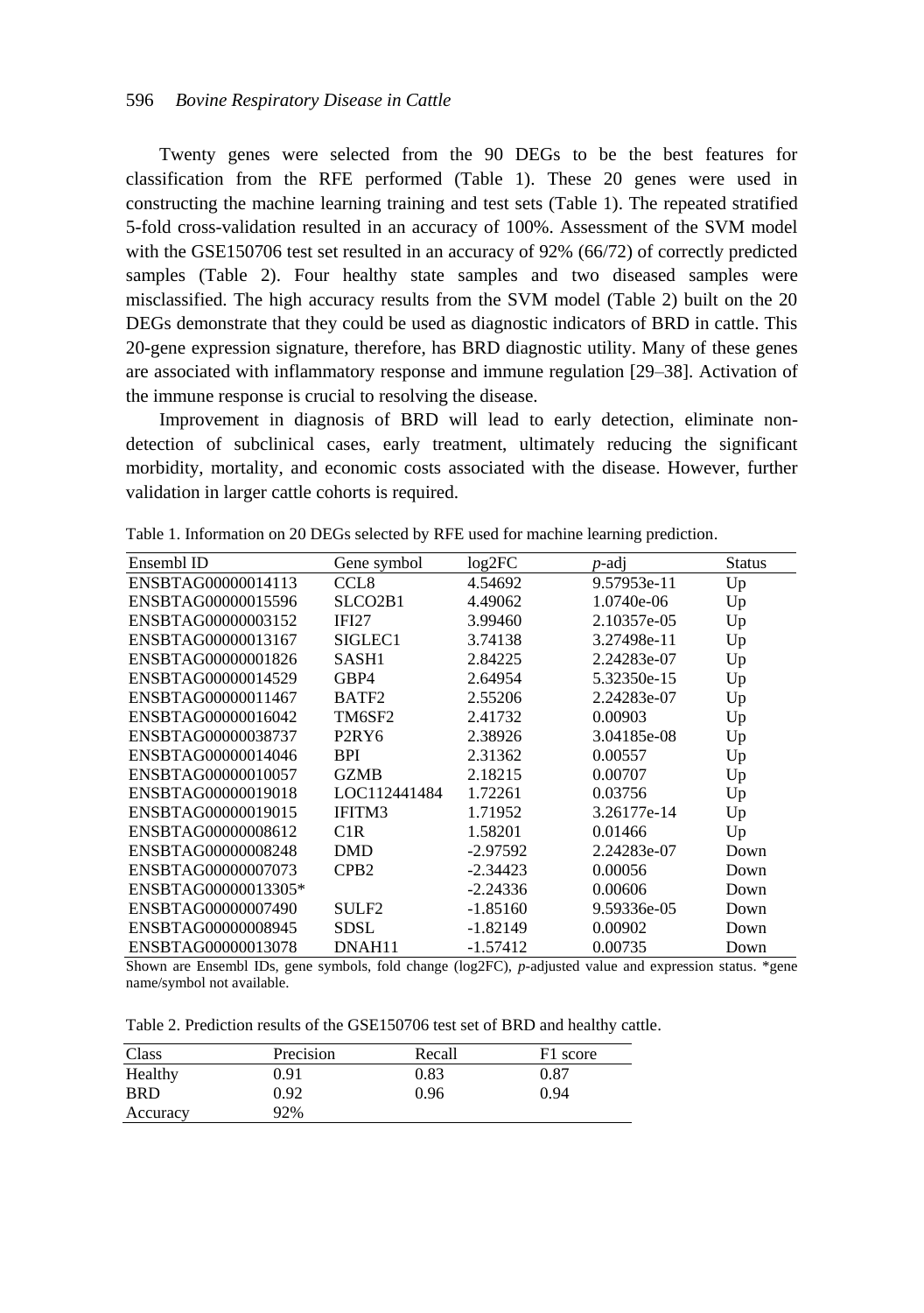

## **4. Conclusion**

In this study, we identified a 20-gene expression signature capable of diagnosing Bovine Respiratory Disease in cattle. This signature could potentially be used to develop standardized and reliable diagnostic tests of Bovine Respiratory Disease in cattle. This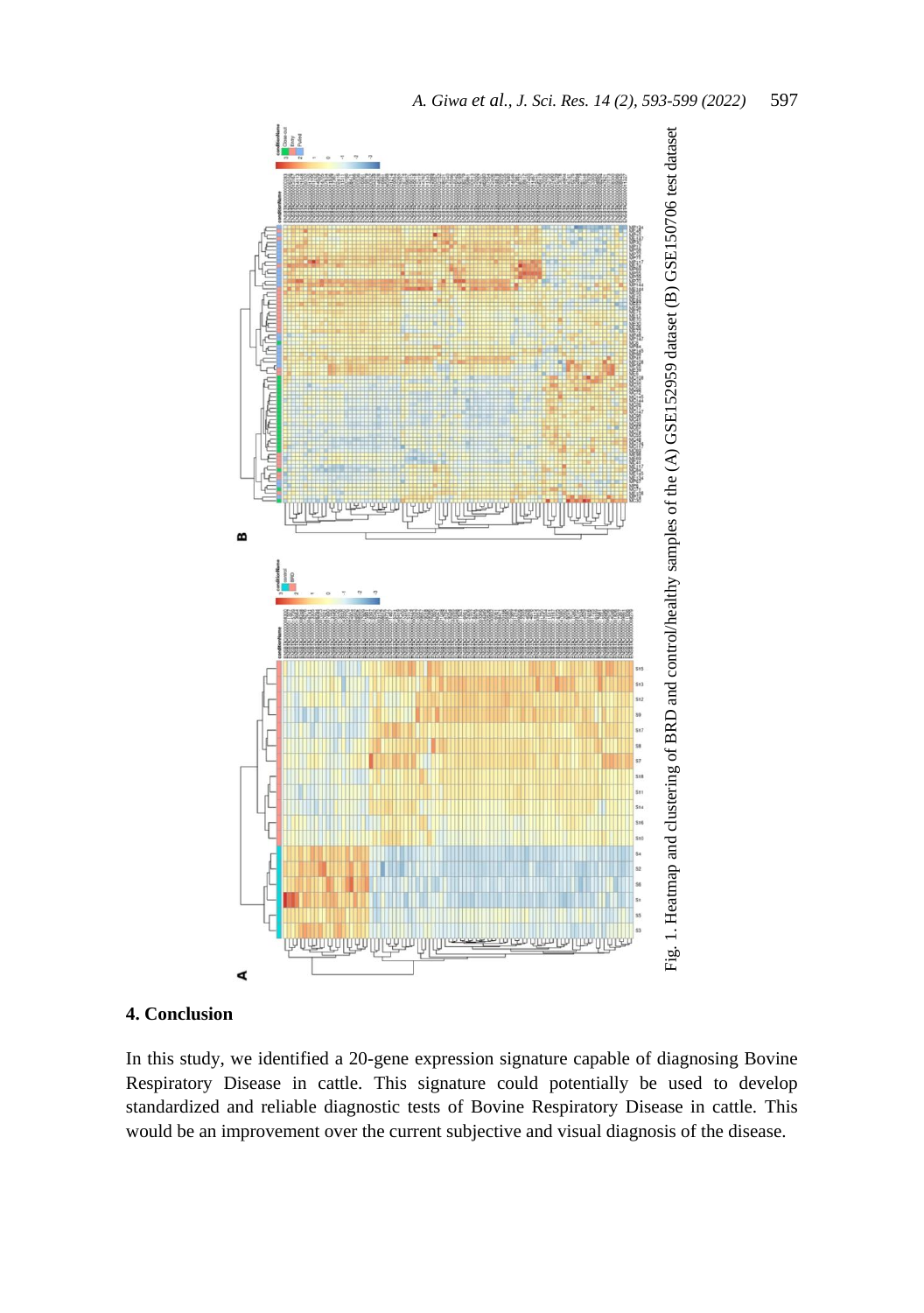### **References**

- 1. R. A. Smith, J. Anim. Sci. **76**, 272 (1998)[. https://doi.org/10.2527/1998.761272x](https://doi.org/10.2527/1998.761272x)
- 2. D. G. Miles, Anim. Health Res. Rev. **10**, 101 (2009). <https://doi.org/10.1017/S1466252309990090>
- 3. A. L. Baptista, A. L. Rezende, P. A. Fonseca, R. P. Massi, G. M. Nogueira, L. Q. Magalhães, S. A. Headley, G. L. Menezes, A. A. Alfieri, and J. P. E. Saut, J. Infect. Dev. Ctries. **11**, 791 (2017)[. https://doi.org/10.3855/jidc.9296](https://doi.org/10.3855/jidc.9296)
- 4. N. K. Chirase and L. W. Greene, Anim. Feed Sci. Technol. **93**, 217 (2001). [https://doi.org/10.1016/S0377-8401\(01\)00277-2](https://doi.org/10.1016/S0377-8401(01)00277-2)
- 5. C. Blakebrough-Hall, J. P. McMeniman, and L. A. González, J. Anim. Sci. **98,** 1 (2020). <https://doi.org/10.1093/jas/skaa005>
- 6. M. Stokstad, T. B. Klem, M. Myrmel, V. S. Oma, I. Toftaker, O. Østerås, and A. Nødtvedt, Front. Vet. Sci. **7**, 167 (2020).<https://doi.org/10.3389/fvets.2020.00167>
- 7. D. Johnston, B. Earley, M. S. McCabe, J. Kim, J. F. Taylor, K. Lemon, C. Duffy, M. McMenamy, S. L. Cosby, and S. M. Waters, Sci. Rep. **11**, 9392 (2021). <https://doi.org/10.1038/s41598-021-88878-1>
- 8. J. Kirchhoff, S. Uhlenbruck, K. Goris, G. M. Keil, and G. Herrler, Vet. Res. **45**, 20 (2014). <https://doi.org/10.1186/1297-9716-45-20>
- 9. S. A. Lehnert, K. A. Byrne, A. Reverter, G. S. Nattrass, P. L. Greenwood, Y. H. Wang, N. J. Hudson, and G. S. Harper, J. Anim. Sci. **84**, 3239 (2006).<https://doi.org/10.2527/jas.2006-192>
- 10. D. Streyl, R. Kenngott, N. Herbach, R. Wanke, H. Blum, F. Sinowatz, E. Wolf, H. Zerbe, and S. Bauersachs, Reproduction **143**, 85 (2012).<https://doi.org/10.1530/REP-11-0204>
- 11. Y. Gao, X. Lin, K. Shi, Z. Yan, and Z. Wang, PLoS One **8**, ID e70393 (2013). <https://doi.org/10.1371/journal.pone.0070393>
- 12. M. Hillreiner, C. Schmautz, I. Ballweg, V. Korenkova, M. W. Pfaffl, and H. Kliem, BMC Vet. Res. **13**, 369 (2017).<https://doi.org/10.1186/s12917-017-1293-z>
- 13. A. Mortazavi, B. A. Williams, K. McCue, L. Schaeffer, and B. Wold, Nat. Methods **5**, 621 (2008). <https://doi.org/10.1038/nmeth.1226>
- 14. C. W. Law, M. Alhamdoosh, S. Su, X. Dong, L. Tian, G. K. Smyth, and M. E. Ritchie, F1000Res. **5**, 1408 (2018).<https://doi.org/10.12688/f1000research.9005.3>
- 15. Z. Akond, M. Alam and M. N. Mollah, Bioinformation **14**, 153 (2018). <https://doi.org/10.6026/97320630014153>
- 16. P. C. Tizioto, J. Kim, C. M. Seabury, R. D. Schnabel, L. J. Gershwin, A. L. Van Eenennaam, R. Toaff-Rosenstein, H. L. Neibergs, and J. F. Taylor, PLoS One **10**, ID e0131459 (2015). <https://doi.org/10.1371/journal.pone.0131459>
- 17. D. Johnston, B. Earley, M. S. McCabe, K. Lemon, C. Duffy, M. McMenamy, S. L. Cosby, J. Kim, G. Blackshields, J. F. Taylor, and S. M. Waters, Sci. Rep. **9**, 14736 (2019). <https://doi.org/10.1038/s41598-019-51094-z>
- 18. M. A. Scott, A. R. Woolums, C. E. Swiderski, A. D. Perkins, B. Nanduri, D. R. Smith, B. B. Karisch, W. B. Epperson, and J. R. Blanton, PLoS One **15**, ID e0227507 (2020). <https://doi.org/10.1371/journal.pone.0227507>
- 19. H. Z. Sun, V. Srithayakumar, J. Jiminez, W. Jin, A. Hosseini, M. Raszek, K. Orsel, L. L. Guan, and G. Plastow, Genomics **112**, 3968 (2020).<https://doi.org/10.1016/j.ygeno.2020.07.014>
- 20. S. Ferraro, G. Fecteau, J. Dubuc, D. Francoz, M. Rousseau, J. P. Roy, and S. Buczinski, J. Dairy Sci. **104**, 7095 (2021)[. https://doi.org/10.3168/jds.2020-19471](https://doi.org/10.3168/jds.2020-19471)
- 21. B. Wolfger, E. Timsit, B. J. White, and K. Orsel, Vet. Clin. North Am. Food Anim. Pract. **31**, 351 (2015)[. https://doi.org/10.1016/j.cvfa.2015.05.005](https://doi.org/10.1016/j.cvfa.2015.05.005)
- 22. D. Griffin. Anim. Health Res. Rev. **15**, 138 (2014). <https://doi.org/10.1017/S1466252314000255>
- 23. T. Barrett, S. E. Wilhite, P. Ledoux, C. Evangelista, I. F. Kim, M. Tomashevsky, K. A. Marshall, K. H. Phillippy, P. M. Sherman, M. Holko, A. Yefanov, H. Lee, N. Zhang, C. L.